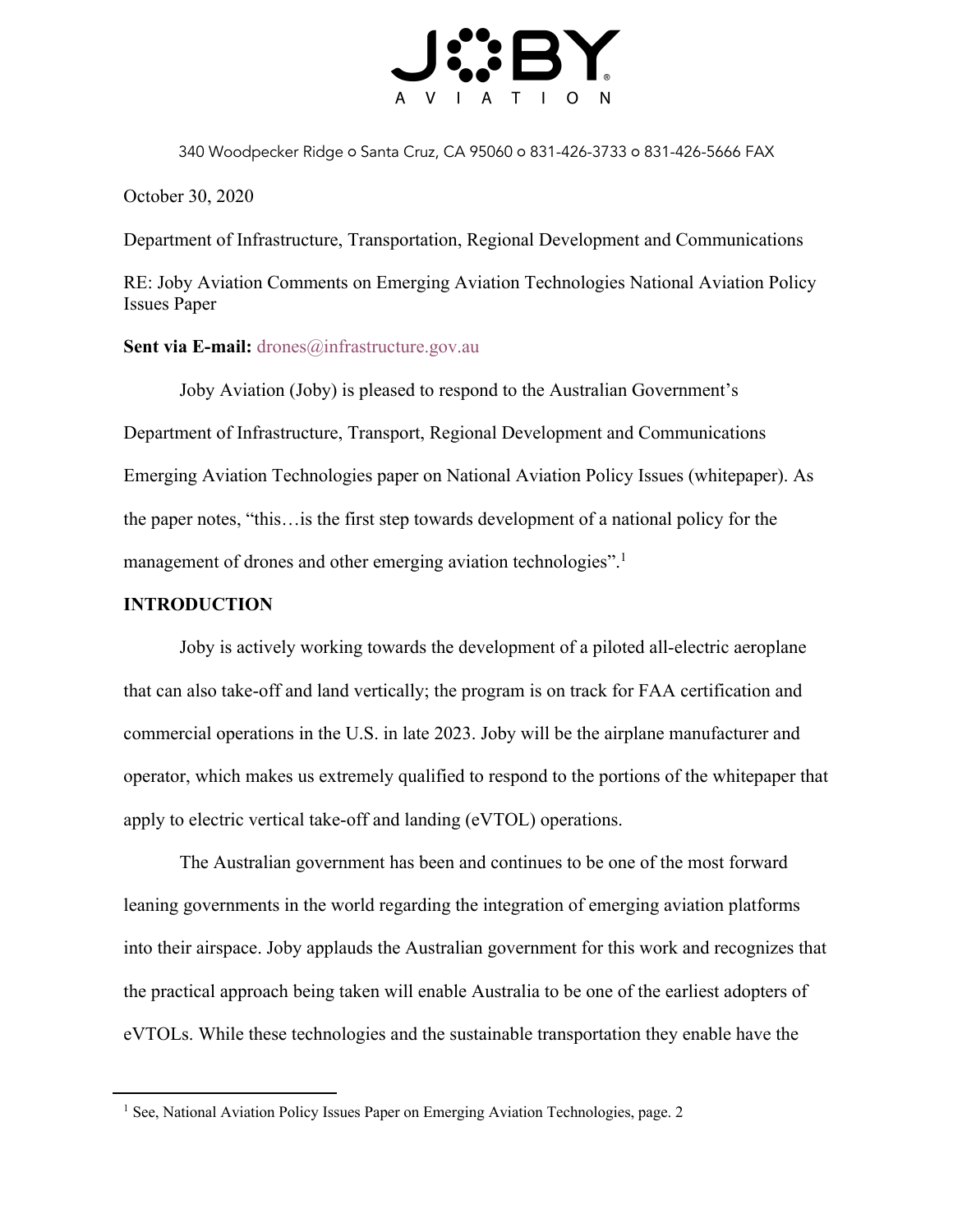

340 Woodpecker Ridge ○ Santa Cruz, CA 95060 ○ 831-426-3733 ○ 831-426-5666 FAX

ability to create thousands of jobs and provide millions in economic activity, it is critical that the right regulatory framework is in place to enable these operations.

Joby applauds the whitepaper's intent and believes that it lays the foundation for a strong national strategy to allow for the integration of emerging aviation technologies into their airspace. However, we believe that the paper could be strengthened to adequately address the ability and benefits of using the existing regulatory environment for initial eVTOL operations.

# **EMERGING AVIATION PLATFORMS ARE ALL NOT THE SAME, AND NEED TO BE LOOKED AT BASED ON THEIR INDIVIDUAL CHARACTERISTICS**

The whitepaper correctly identifies that there are multiple types of emerging aviation technologies being considered, including many types of small Unmanned Aircraft Systems (sUAS) and a wide range of manned eVTOL concepts. The design considerations and the operational characteristics of unmanned and manned aircraft differ dramatically, and Australia should use caution in addressing the needs of these operating communities; additionally, within emerging manned and unmanned communities there are dramatic differences. For example, at Joby we are bringing to market a piloted, electric aeroplane which fits into the existing air traffic and aviation operational system without need for many adaptations from today's system. Just as it is important to understand and plan for new technologies it is of key importance to assure that this process doesn't delay or overly complicate the ability for designs such as Joby's to seamlessly integrate into the existing system.

eVTOL will carry passengers in urban and rural areas at similar altitudes to those traditionally used by similarly sized general aviation aircraft. The leading eVTOL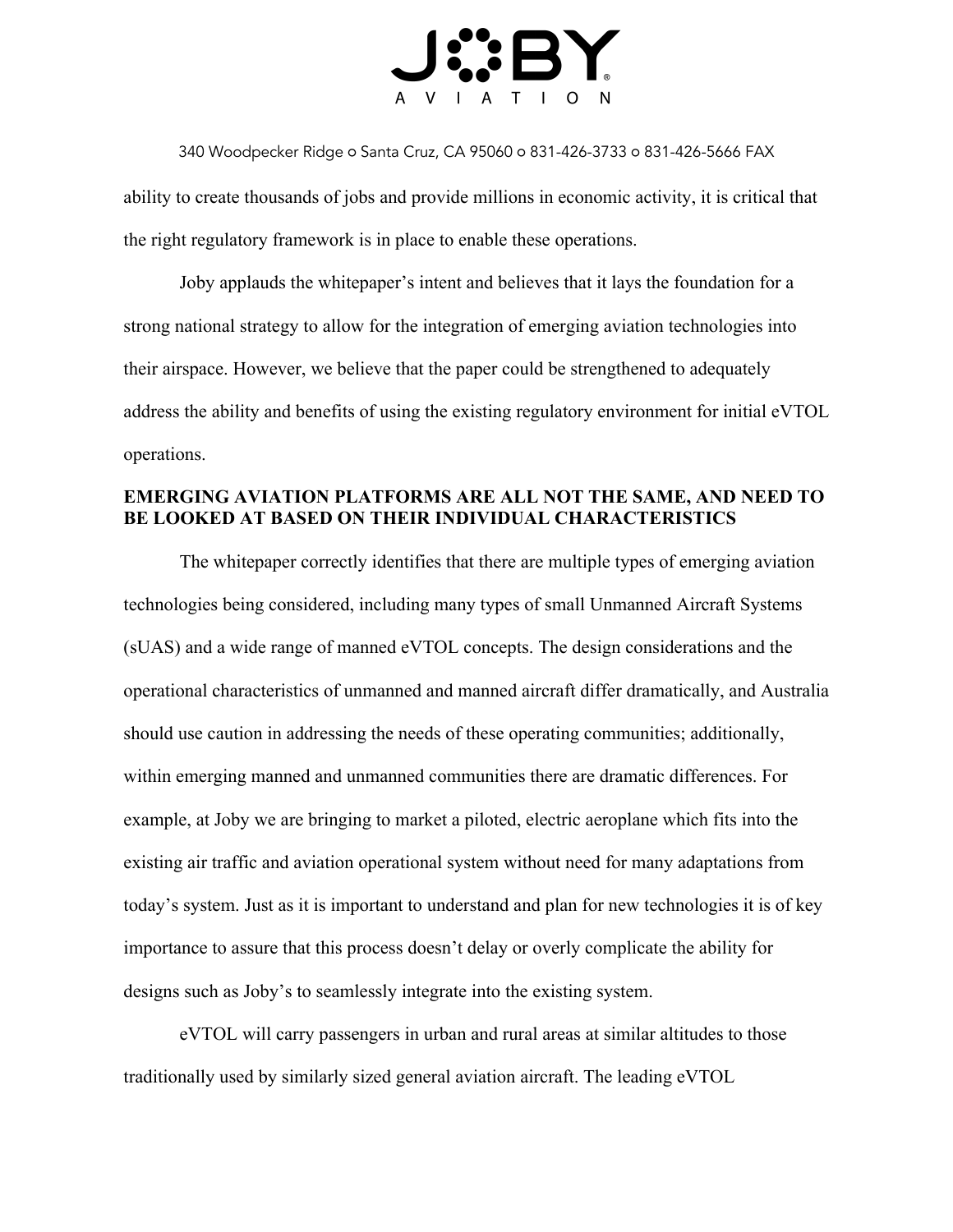

340 Woodpecker Ridge ○ Santa Cruz, CA 95060 ○ 831-426-3733 ○ 831-426-5666 FAX manufacturers plan to certify their vehicles as airplanes that have the ability to takeoff and land vertically. For many, if not most eVTOL platforms, the airplane will fit into the existing regulations, perform and operate much as existing aircraft do today. By contrast, sUAS will operate largely under 400 feet, weigh less than 55 pounds and perform missions such as package delivery or infrastructure inspection. Based on their operational characteristics sUAS require new regulations around the world to operate.

Despite these distinctions, the whitepaper at times attempts to treat the two platforms as largely as one which could lead to unintended safety risks in the airspace. Specifically, the sUAS industry has long identified UAS Traffic Management (UTM) and Remote ID as key enablers of their most economically valuable operations since many nation's Air Navigation Service Providers (ANSPs) have announced that they do not intend to provide services under 400 feet where sUAS will mostly be operating. The eVTOL industry, however, can and will operate in airspace relying only on traditional Air Traffic Control (ATC) services and procedures and should be required to meet the same equipage requirements of the aircraft operating around them.

Given the realities of the individual aircraft's operational environments, the safety of the airspace could be put at risk if eVTOL were required to utilize different traffic management services and have different equippage than the rest of aircraft operating around them. UTM and Remote ID are important steps to enable low level operations for UAS, but their need for initial eVTOL operations are less clear.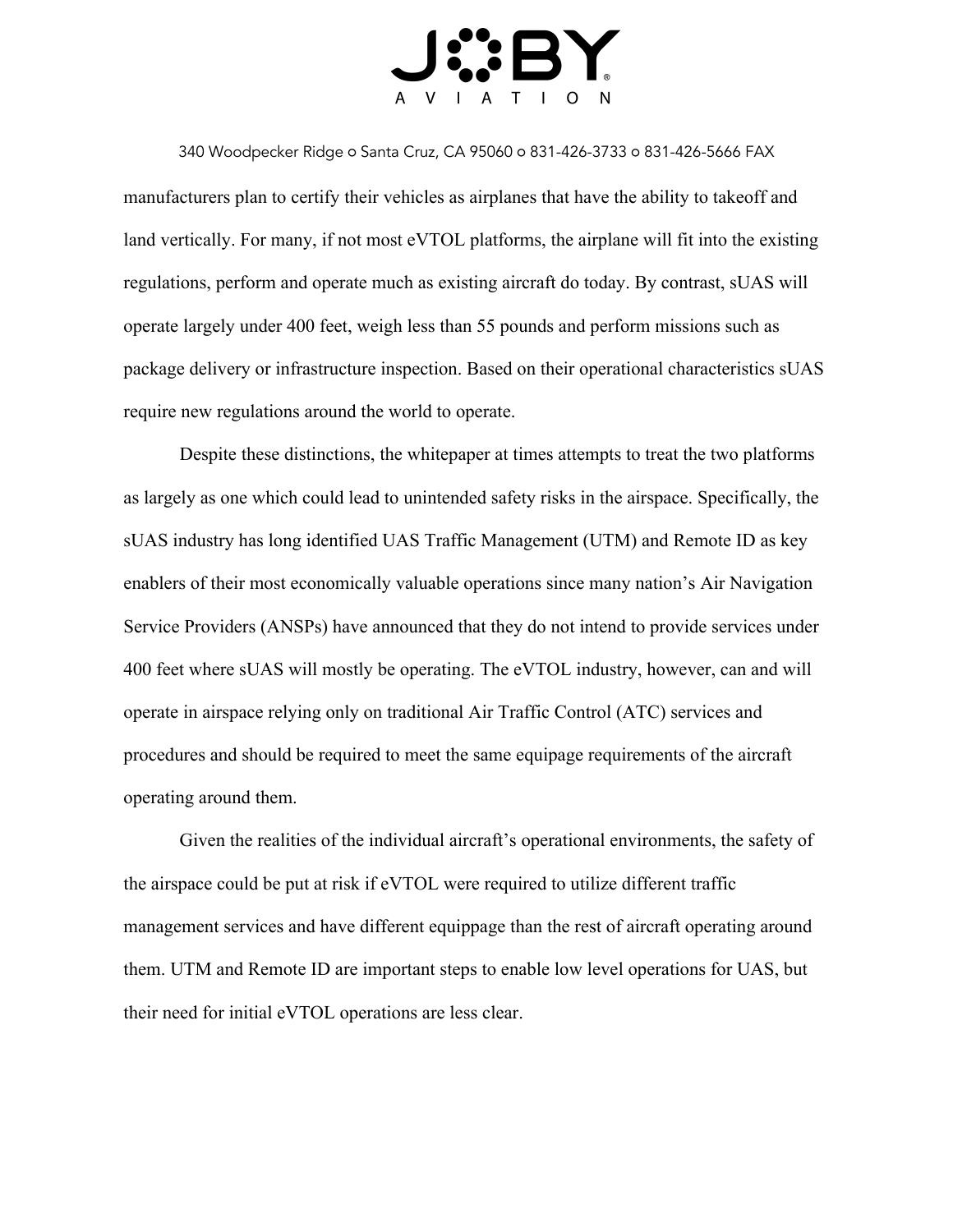

340 Woodpecker Ridge ○ Santa Cruz, CA 95060 ○ 831-426-3733 ○ 831-426-5666 FAX

Joby believes that it is important to recognize the differences amongst the platforms and to put policies in place that make sense for that individual platform--not a one size fits all solution for all emerging aviation technologies.

## **TIME HORIZONS MUST BE ACCURATE TO DEVELOPMENT A PROPER REGULATORY FRAMEWORK**

The whitepaper correctly notes, there will be multiple time horizons for full scale operations that are referred to as "Horizon 1" which encompasses the next 5 years, "Horizon 2" which encompasses years 5-10, and "Horizon 3" which encompasses years 15-30.2 Joby fully agrees with the whitepaper's use of these horizons and recognizes that initial operations can and should be handled differently than operations once fully scaled. As the whitepaper correctly states, "the first eVTOL vehicles are expected to enter service in Australia around 2023-2025 and will initially include a pilot"3 thus taking place in Horizon 1.

That being said, as noted above, eVTOLs are on track to be type certified as airplanes, initially piloted, and operate in the same airspace as general aviation and helicopter operations today. This includes taking advantage of the existing services and equipage in use today such as receiving air traffic control services and utilizing ADS-B in/out. These vehicle characteristics therefore enable use of the existing regulatory environment to allow eVTOLs to integrate into the airspace safely and effectively, as well as give manufacturers certainty.

To enable a safe and efficient airspace, these aircraft all must be working together, using the same services and rules. Over time, as operations and autonomy scale, the volume

<sup>2</sup> iBid., p. 14

 $3$  iBid., p. 10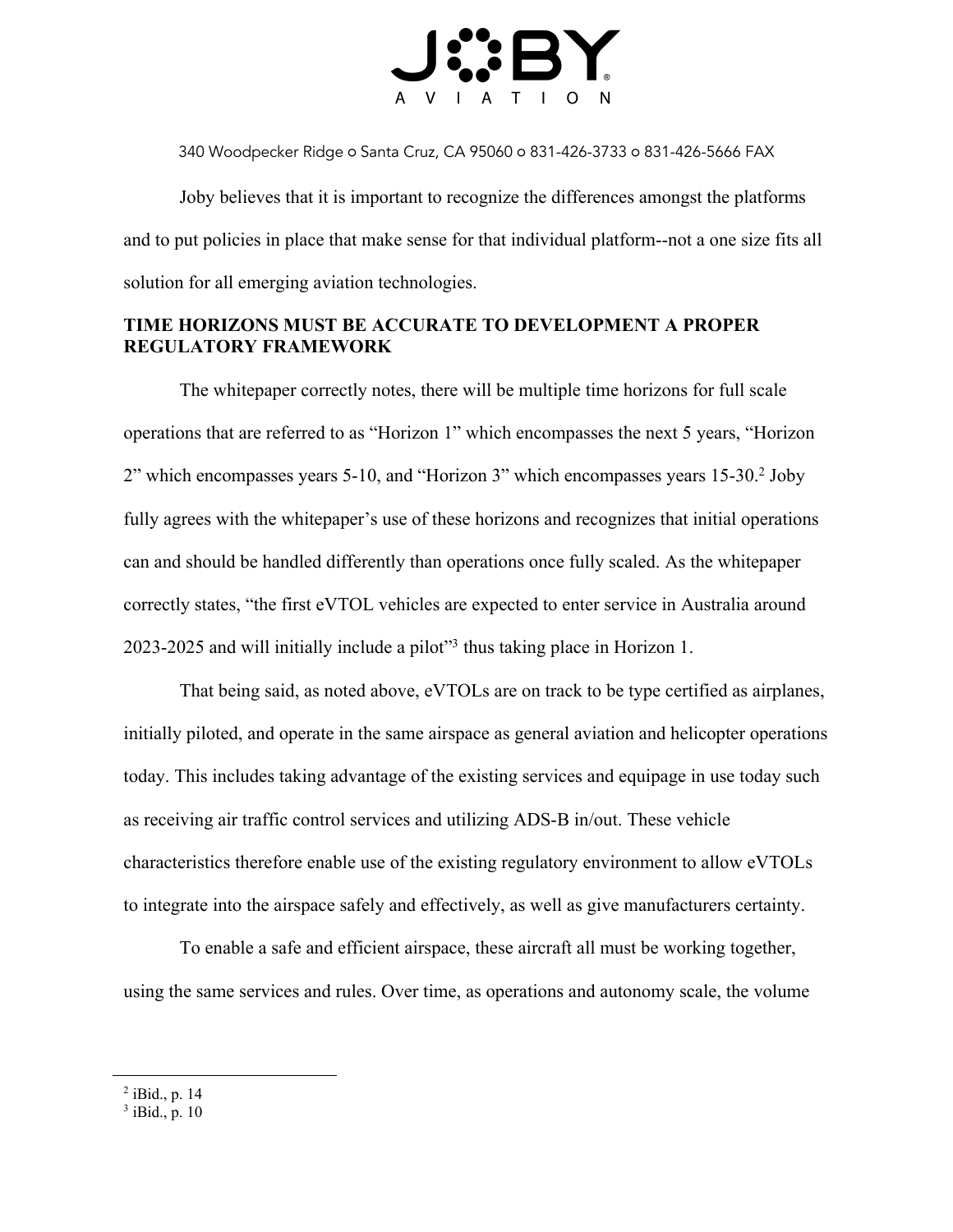

340 Woodpecker Ridge ○ Santa Cruz, CA 95060 ○ 831-426-3733 ○ 831-426-5666 FAX of new users and vehicle types in the airspace may require regulatory changes that will enable new services and procedures including the implementation of new traffic management platforms like UTM. If a new traffic management system is instituted too soon, it risks the safety of the airspace and/or over burdening new eVTOL operators with redundant equipage requirements.

This need was recognized by the United States' Federal Aviation Administration in their recently released Urban Air Mobility CONOPs 1.0 which focuses on initial eVTOL operations.4 In the CONOPs eVTOL operators use standard aircraft equipage and communicate with existing ATC services as necessary. This approach is complementary to the work of the National Aeronautics and Space Administration (NASA) which is looking at building a CONOPs around hundreds of simultaneous operations in one location,<sup>5</sup> which reflects scaled operations and thus the potential need for a new traffic management system.

Joby believes that the Australian government should work with industry to produce a proper timeline for when a new UAS Traffic Management (UTM) system is needed for eVTOL operations which aligns with operational realities and volume projections.

### **PILOT PROGRAMS RISK INNOVATION AND ECONOMIC BENEFIT**

The whitepaper references the formation of an "initial pilot program to be undertaken, in close consultation with industry, to gain an understanding of the technology capability"6.

<sup>4</sup> See, Federal Aviation Administration Concepts of Operations v1.0, Urban Air Mobility, https://nari.arc.nasa.gov/sites/default/files/attachments/UAM\_ConOps\_v1.0.pdf

<sup>&</sup>lt;sup>5</sup> See, National Aeronautics and Space Administration's UAM Maturity Level Definitions (slide 3), https://evtol.news/\_\_media/PDFs/eVTOL\_NASA\_Hackenberg.pdf

<sup>&</sup>lt;sup>6</sup> See, National Aviation Policy Issues Paper on Emerging Aviation Technologies, p. 19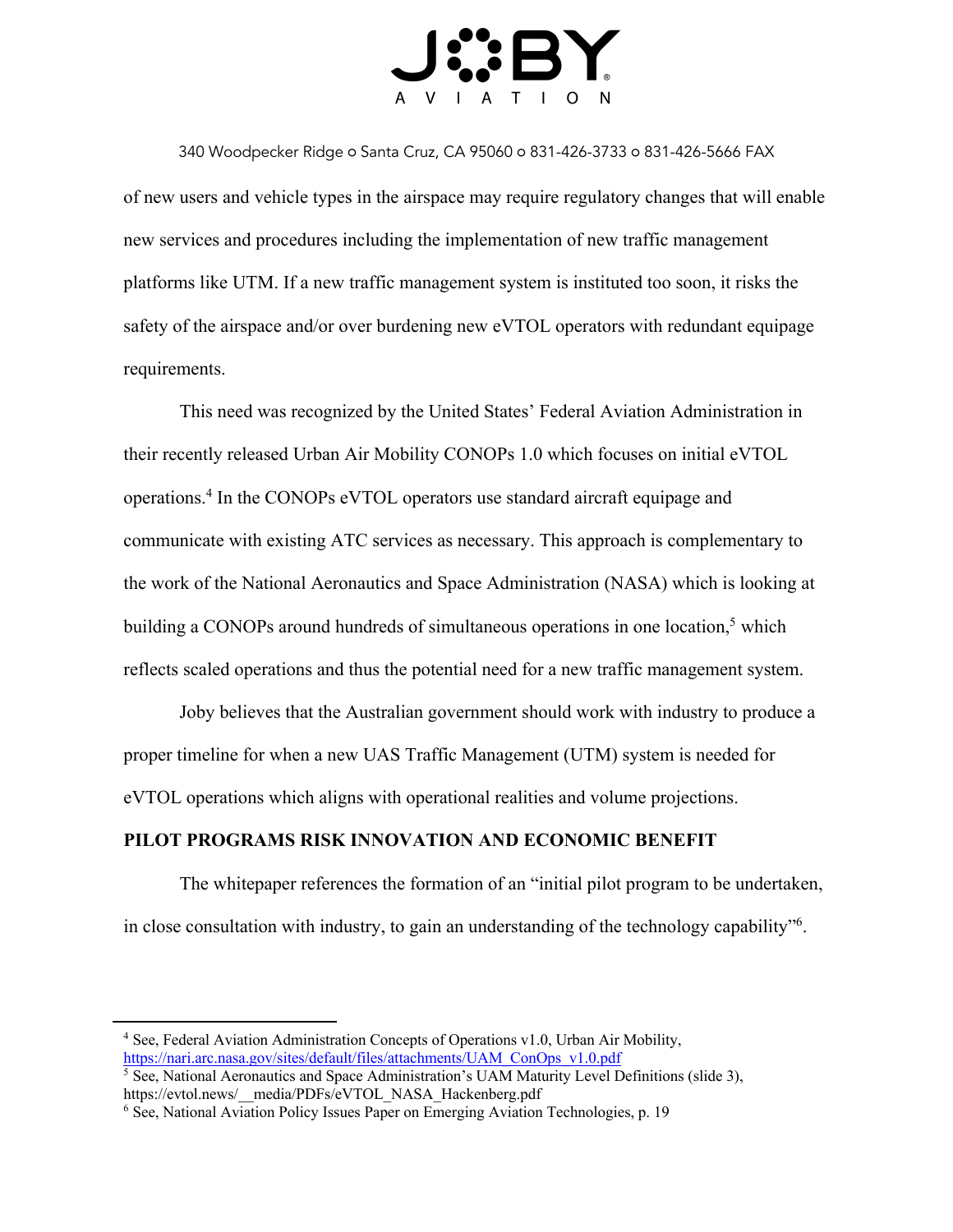

340 Woodpecker Ridge ○ Santa Cruz, CA 95060 ○ 831-426-3733 ○ 831-426-5666 FAX Pilot programs have been utilized by governments around the world in order to gain an understanding of new technologies.

In 2017, the United States launched the Integrated Pilot Program (IPP) for sUAS.<sup>7</sup> The program, which formally concluded on October 25, 2020, has been instrumental in the development of sUAS to perform operations such as package delivery, pipeline inspection and more. However, this program was necessary given the new regulations necessary to perform the majority of sUAS' intended missions. For example, sUAS package delivery, flying beyond visual line of sight, and flying at night all require new regulations. In contrast, the initial eVTOL manufacturers are building vehicles intended to be certified, piloted, and operated under today's rules. Any use of a pilot program could directly impact the development of eVTOL, as well as limit the economic and societal benefits that will accompany it.

It is critical that governments around the world work with industry on integrating eVTOL into the airspace using these existing regulations. In the place of a pilot program, Joby would recommend that the Australian government works with industry to learn from initial operations and then utilize those learnings for the development of any Flight Information Management System (FIMS) that will be necessary for the eventual eVTOL operations that will be managed by a UTM system.

### **CONCLUSION**

<sup>7</sup> See, FAA UAS Integration Pilot Program information, https://www.faa.gov/uas/programs\_partnerships/integration\_pilot\_program/